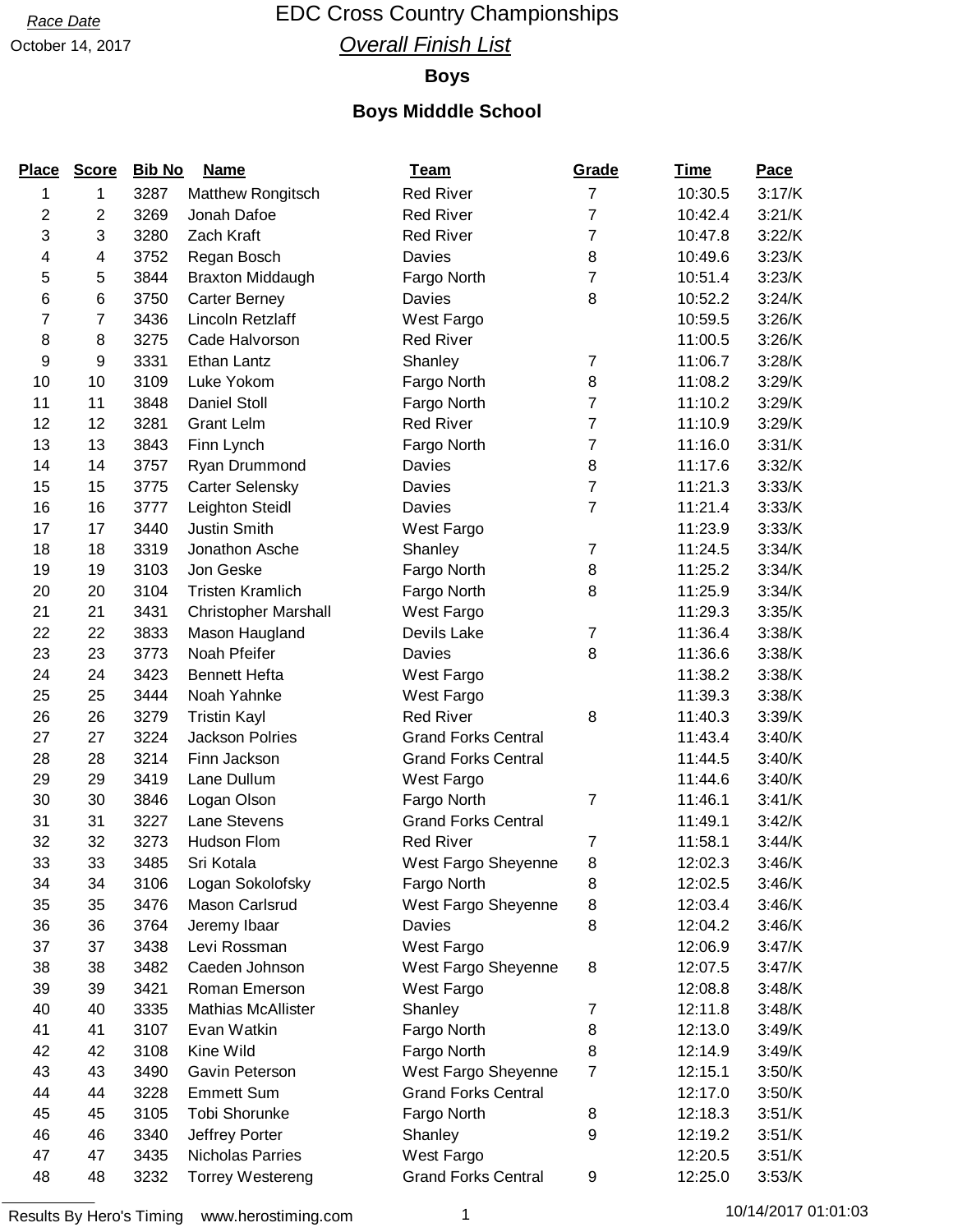# October 14, 2017

## Race Date **EDC Cross Country Championships Overall Finish List**

### **Boys**

## **Boys Midddle School**

| <b>Place</b> | <b>Score</b> | <b>Bib No</b> | <b>Name</b>            | <u>Team</u>                | Grade          | <u>Time</u> | <b>Pace</b> |
|--------------|--------------|---------------|------------------------|----------------------------|----------------|-------------|-------------|
| 49           | 49           | 3769          | Lucas Menke            | Davies                     | $\overline{7}$ | 12:28.3     | 3:54/K      |
| 50           | 50           | 3328          | <b>Avery Haus</b>      | Shanley                    | 8              | 12:28.7     | 3:54/K      |
| 51           | 51           | 3441          | Caedon Stoll           | West Fargo                 |                | 12:28.8     | 3:54/K      |
| 52           | 52           | 3219          | Edison Lunski          | <b>Grand Forks Central</b> |                | 12:36.0     | 3:56/K      |
| 53           | 53           | 3474          | <b>Tanner Boehm</b>    | West Fargo Sheyenne        | 8              | 12:45.4     | 3:59/K      |
| 54           | 54           | 3333          | <b>Ronnie Mark</b>     | Shanley                    | 7              | 12:45.8     | 3:59/K      |
| 55           | 55           | 3427          | Hayden Koehmstedt      | West Fargo                 |                | 12:49.1     | 4:00/K      |
| 56           | 56           | 3437          | <b>Colton Rheaume</b>  | West Fargo                 |                | 12:52.9     | 4:01/K      |
| 57           | 57           | 3367          | <b>Robert Fischer</b>  | <b>Valley City</b>         | 7              | 12:56.8     | 4:03/K      |
| 58           | 58           | 3412          | <b>Drew Birrenkott</b> | West Fargo                 |                | 12:58.2     | 4:03/K      |
| 59           | 59           | 3410          | Nicholas Anderson      | West Fargo                 |                | 12:59.6     | 4:03/K      |
| 60           | 60           | 3172          | Nash Penner            | Fargo South                | 8              | 13:01.8     | 4:04/K      |
| 61           | 61           | 3781          | Evan Van Dam           | Davies                     | 8              | 13:03.2     | 4:05/K      |
| 62           | 62           | 3422          | Cole Harwood           | West Fargo                 |                | 13:05.2     | 4:05/K      |
| 63           | 63           | 3788          | Ryan Zimmel            | Davies                     | $\overline{7}$ | 13:06.9     | 4:06/K      |
| 64           | 64           | 3329          | Andrew Holman          | Shanley                    | $\overline{7}$ | 13:11.4     | 4:07/K      |
| 65           | 65           | 3845          | <b>Tyan Nordstrom</b>  | Fargo North                | 7              | 13:12.8     | 4:08/K      |
| 66           | 66           | 3770          | <b>Tavian Nelson</b>   | Davies                     | 8              | 13:13.2     | 4:08/K      |
| 67           | 67           | 3785          | <b>Charlie Wilcox</b>  | Davies                     | 8              | 13:14.5     | 4:08/K      |
| 68           | 68           | 3847          | Lucas Rutten           | Fargo North                | 7              | 13:23.9     | 4:11/K      |
| 69           | 69           | 3365          | Sam Borg               | <b>Valley City</b>         | 8              | 13:27.6     | 4:12/K      |
| 70           | 70           | 3487          | <b>Riley Meester</b>   | West Fargo Sheyenne        | 8              | 13:30.8     | 4:13/K      |
| 71           | 71           | 3433          | Evan Ohren             | West Fargo                 |                | 13:33.4     | 4:14/K      |
| 72           | 72           | 3417          | <b>Ethan Bruley</b>    | West Fargo                 |                | 13:34.0     | 4:14/K      |
| 73           | 73           | 3834          | <b>Taylor Roed</b>     | Devils Lake                | 7              | 13:37.3     | 4:15/K      |
| 74           | 74           | 3169          | Ryan Liedahl           | Fargo South                | $\overline{7}$ | 13:43.0     | 4:17/K      |
| 75           | 75           | 3285          | Owen Reilley           | <b>Red River</b>           | 8              | 13:45.3     | 4:18/K      |
| 76           | 76           | 3849          | James Weninger         | Fargo North                | $\overline{7}$ | 13:46.8     | 4:18/K      |
| 77           | 77           | 3850          | <b>Charlie Wicks</b>   | Fargo North                | $\overline{7}$ | 13:50.8     | 4:19/K      |
| 78           | 78           | 3780          | <b>Tate Thull</b>      | Davies                     | $\overline{7}$ | 13:52.5     | 4:20/K      |
| 79           | 79           | 3842          | Drew Kirkpatrick       | Fargo North                | 7              | 13:57.2     | 4:22/K      |
| 80           | 80           | 3782          | Andrew Watson          | Davies                     | $\overline{7}$ | 13:59.2     | 4:22/K      |
| 81           | 81           | 3170          | Parker Livdahl         | Fargo South                | 7              | 14:01.5     | 4:23/K      |
| 82           | 82           | 3176          | Nathan Thielman        | Fargo South                | 7              | 14:19.8     | 4:28/K      |
| 83           | 83           | 3206          | Levi Dallum            | <b>Grand Forks Central</b> |                | 14:26.6     | 4:31/K      |
| 84           | 84           | 3477          | Caiden Eriksson        | West Fargo Sheyenne        | 7              | 14:28.0     | 4:31/K      |
| 85           | 85           | 3480          | William Georgeson      | West Fargo Sheyenne        | $\overline{7}$ | 14:32.9     | 4:33/K      |
| 86           | 86           | 3439          | James Selberg          | West Fargo                 |                | 14:47.8     | 4:37/K      |
| 87           | 87           | 3426          | Alex Kirchoffner       | West Fargo                 |                | 14:50.4     | 4:38/K      |
| 88           | 88           | 3217          | Zach Kunznia           | <b>Grand Forks Central</b> |                | 15:03.7     | 4:42/K      |
| 89           | 89           | 3372          | Luke Plagens           | <b>Valley City</b>         | 9              | 15:09.4     | 4:44/K      |
| 90           | 90           | 3377          | Daniel Wintch          | <b>Valley City</b>         | 8              | 15:12.0     | 4:45/K      |
| 91           | 91           | 3115          | Josh Beck              | Fargo North                | 9              | 15:23.8     | 4:48/K      |
| 92           | 92           | 3817          | Derek Kitchens         | Devils Lake                | 8              | 15:36.0     | 4:53/K      |
| 93           | 93           | 3479          | David Geir             | West Fargo Sheyenne        | $\overline{7}$ | 15:55.3     | 4:58/K      |
| 94           | 94           |               | Ghost Number 1         | Devils Lake                |                | 15:55.3     |             |
| 95           | 95           |               | <b>Ghost Number 2</b>  | Devils Lake                |                | 15:55.3     |             |
| 96           | 94           |               | Ghost Number 1         | Fargo South                |                | 15:55.3     |             |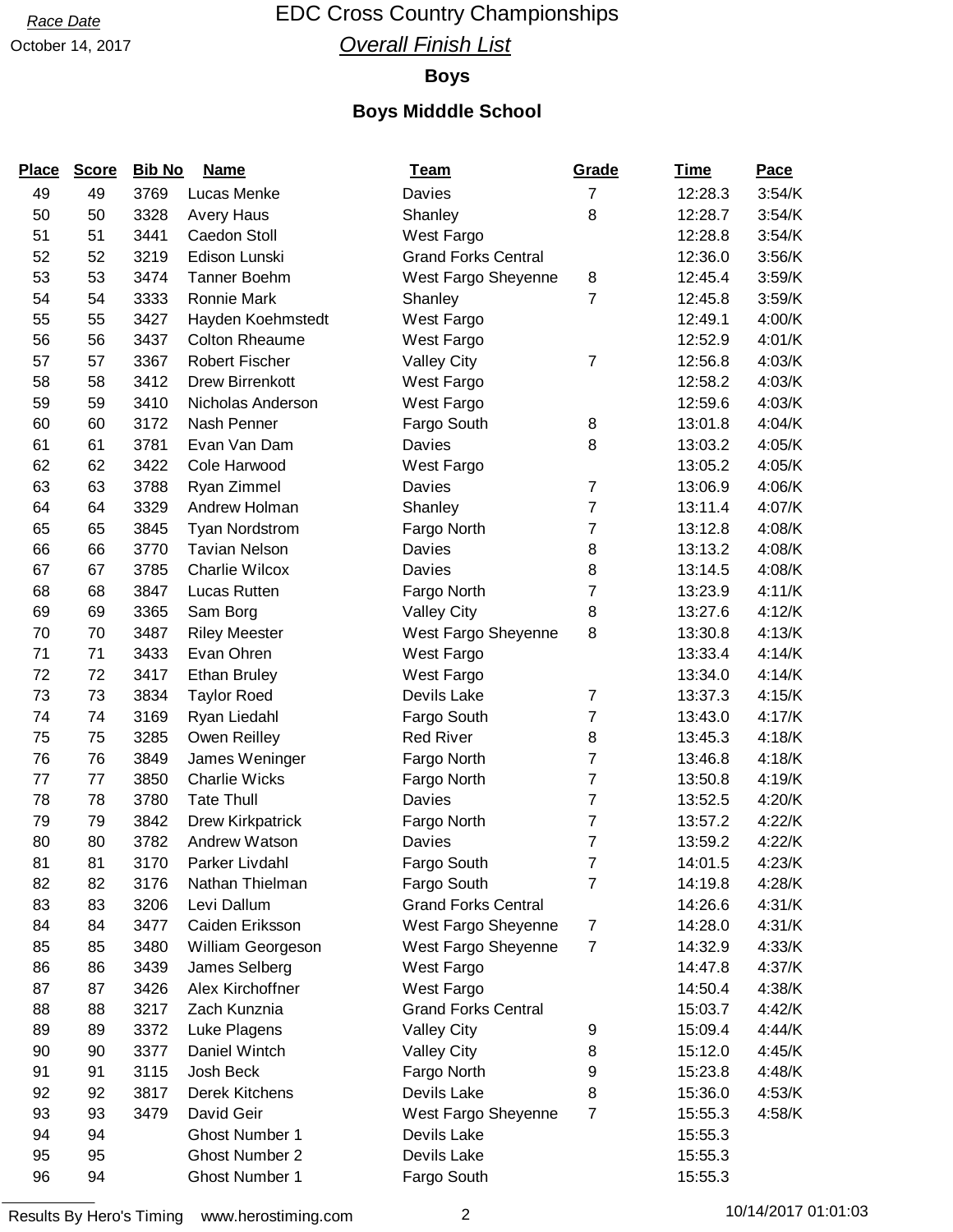## Race Date **EDC Cross Country Championships Overall Finish List**

October 14, 2017

### **Boys**

## **Boys Midddle School**

|    | Place Score Bib No<br><b>Name</b> | Team               | Grade | Time    | Pace |
|----|-----------------------------------|--------------------|-------|---------|------|
| 94 | <b>Ghost Number 1</b>             | <b>Valley City</b> |       | 15:55.3 |      |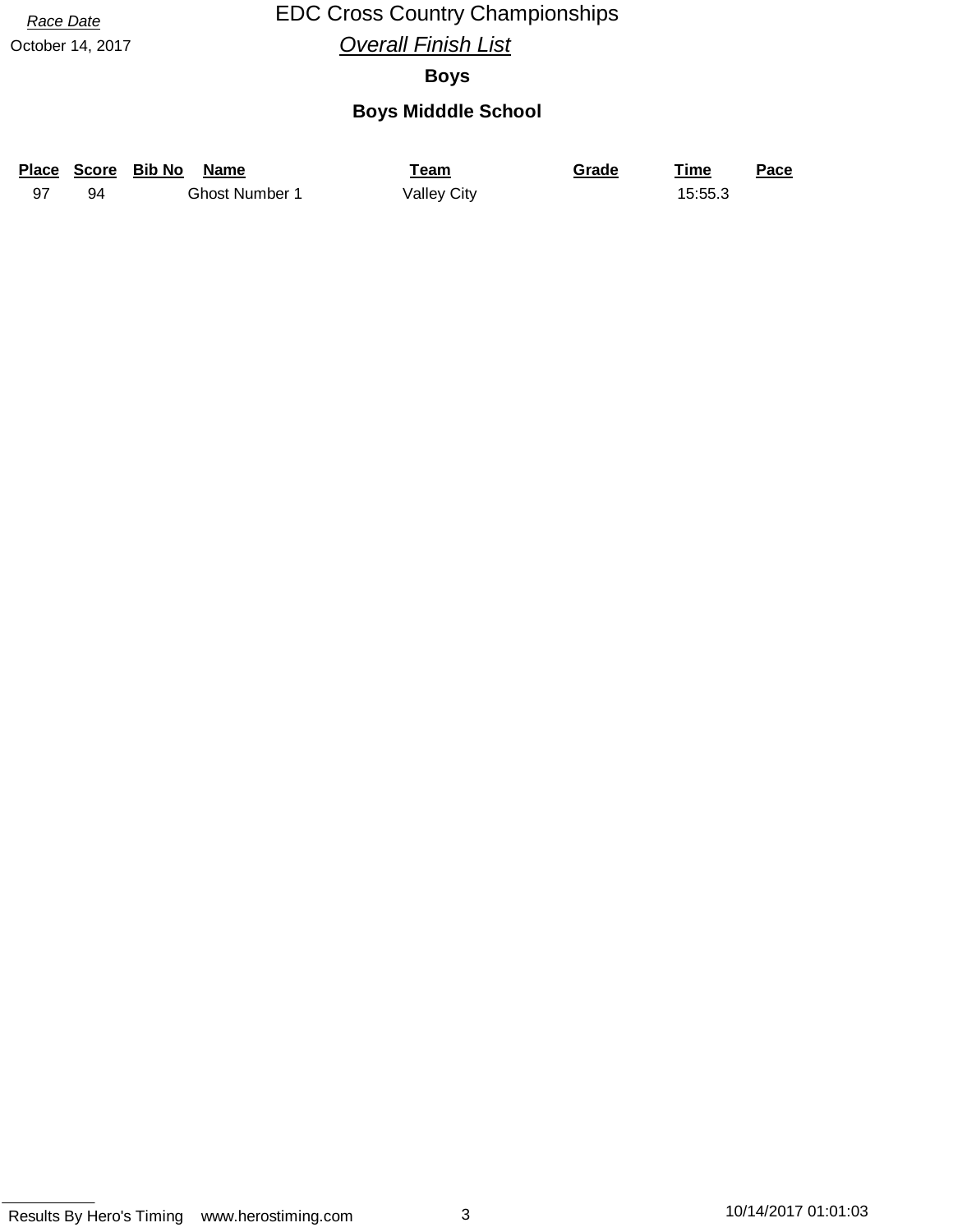October 14, 2017 **Final Team Results** 

### **Boys**

|                | <b>Bib No</b><br><b>Name</b>   | Grade          | <b>Overall</b><br><b>Place</b> | <b>Cumulative</b><br><b>Place</b> | <b>Time</b> | <b>Cumulative</b><br><b>Time</b> | <b>Time</b><br><b>Back</b> |
|----------------|--------------------------------|----------------|--------------------------------|-----------------------------------|-------------|----------------------------------|----------------------------|
|                | <b>Team - Red River</b>        |                |                                | <b>Finish Position -</b>          | 1           |                                  |                            |
|                | Team Score (places): 26        |                |                                |                                   |             | Average Time: 10:50.4            |                            |
|                |                                |                |                                |                                   |             |                                  |                            |
| 1              | 3287 Matthew Rongitsch         | $\overline{7}$ | 1                              | 1                                 | 10:30.5     | 10:30.5                          | 0:00.0                     |
| 2              | Jonah Dafoe<br>3269            | 7              | $\overline{2}$                 | 3                                 | 10:42.4     | 21:12.9                          | 0:11.9                     |
| 3              | 3280 Zach Kraft                | $\overline{7}$ | 3                              | 6                                 | 10:47.8     | 32:00.7                          | 0:17.3                     |
| 4              | 3275<br>Cade Halvorson         |                | 8                              | 14                                | 11:00.5     | 43:01.2                          | 0:30.0                     |
| 5              | 3281<br><b>Grant Lelm</b>      | $\overline{7}$ | 12                             | 26                                | 11:10.9     | 54:12.1                          | 0:40.4                     |
| 6              | <b>Tristin Kayl</b><br>3279    | 8              | (26)                           | (52)                              | 11:40.3     | 1:05:52.4                        | 1:09.8                     |
| 7              | Hudson Flom<br>3273            | 7              | (32)                           | (84)                              | 11:58.1     | 1:17:50.5                        | 1:27.6                     |
| 8              | 3285 Owen Reilley              | 8              | (75)                           | (159)                             | 13:45.3     | 1:31:35.8                        | 3:14.8                     |
|                | <b>Team - Davies</b>           |                |                                | <b>Finish Position -</b>          | $\mathbf 2$ |                                  |                            |
|                | Team Score (places): 55        |                |                                |                                   |             | Average Time: 11:08.4            |                            |
| 1              | 3752 Regan Bosch               | 8              | 4                              | 4                                 | 10:49.6     | 10:49.6                          | 0:00.0                     |
| $\overline{2}$ | 3750<br><b>Carter Berney</b>   | 8              | 6                              | 10                                | 10:52.2     | 21:41.8                          | 0:02.6                     |
| 3              | Ryan Drummond<br>3757          | 8              | 14                             | 24                                | 11:17.6     | 32:59.4                          | 0:28.0                     |
| 4              | <b>Carter Selensky</b><br>3775 | $\overline{7}$ | 15                             | 39                                | 11:21.3     | 44:20.7                          | 0:31.7                     |
| 5              | Leighton Steidl<br>3777        | $\overline{7}$ | 16                             | 55                                | 11:21.4     | 55:42.1                          | 0:31.8                     |
| 6              | Noah Pfeifer<br>3773           | 8              | (23)                           | (78)                              | 11:36.6     | 1:07:18.7                        | 0:47.0                     |
| $\overline{7}$ | Jeremy Ibaar<br>3764           | 8              | (36)                           | (114)                             | 12:04.2     | 1:19:22.9                        | 1:14.6                     |
| 8              | Lucas Menke<br>3769            | 7              | (49)                           | (163)                             | 12:28.3     | 1:31:51.2                        | 1:38.7                     |
| 9              | Evan Van Dam<br>3781           | 8              | (61)                           | (224)                             | 13:03.2     | 1:44:54.4                        | 2:13.6                     |
| 10             | Ryan Zimmel<br>3788            | 7              | (63)                           | (287)                             | 13:06.9     | 1:58:01.3                        | 2:17.3                     |
| 11             | 3770 Tavian Nelson             | 8              | (66)                           | (353)                             | 13:13.2     | 2:11:14.5                        | 2:23.6                     |
| 12             | <b>Charlie Wilcox</b><br>3785  | 8              | (67)                           | (420)                             | 13:14.5     | 2:24:29.0                        | 2:24.9                     |
| 13             | 3780 Tate Thull                | $\overline{7}$ | (78)                           | (498)                             | 13:52.5     | 2:38:21.5                        | 3:02.9                     |
| 14             | 3782 Andrew Watson             | $\overline{7}$ | (80)                           | (578)                             | 13:59.2     | 2:52:20.7                        | 3:09.6                     |
|                | Team - Fargo North             |                |                                | <b>Finish Position -</b>          | 3           |                                  |                            |
|                | Team Score (places): 58        |                |                                |                                   |             | Average Time: 11:10.2            |                            |
| 1              | 3844 Braxton Middaugh          | 7              | 5                              | 5                                 | 10:51.4     | 10:51.4                          | 0:00.0                     |
| 2              | 3109 Luke Yokom                | 8              | 10                             | 15                                | 11:08.2     | 21:59.6                          | 0:16.8                     |
| 3              | 3848<br><b>Daniel Stoll</b>    | 7              | 11                             | 26                                | 11:10.2     | 33:09.8                          | 0:18.8                     |
| 4              | 3843 Finn Lynch                | 7              | 13                             | 39                                | 11:16.0     | 44:25.8                          | 0:24.6                     |
| 5              | Jon Geske<br>3103              | 8              | 19                             | 58                                | 11:25.2     | 55:51.0                          | 0:33.8                     |
| 6              | 3104 Tristen Kramlich          | 8              | (20)                           | (78)                              | 11:25.9     | 1:07:16.9                        | 0:34.5                     |
| 7              | 3846 Logan Olson               | 7              | (30)                           | (108)                             | 11:46.1     | 1:19:03.0                        | 0:54.7                     |
| 8              | 3106 Logan Sokolofsky          | 8              | (34)                           | (142)                             | 12:02.5     | 1:31:05.5                        | 1:11.1                     |
| 9              | 3107 Evan Watkin               | 8              | (41)                           | (183)                             | 12:13.0     | 1:43:18.5                        | 1:21.6                     |
| 10             | 3108<br>Kine Wild              | 8              | (42)                           | (225)                             | 12:14.9     | 1:55:33.4                        | 1:23.5                     |
| 11             | 3105 Tobi Shorunke             | 8              | (45)                           | (270)                             | 12:18.3     | 2:07:51.7                        | 1:26.9                     |
| 12             | 3845 Tyan Nordstrom            | 7              | (65)                           | (335)                             | 13:12.8     | 2:21:04.5                        | 2:21.4                     |
| 13             | 3847 Lucas Rutten              | $\overline{7}$ | (68)                           | (403)                             | 13:23.9     | 2:34:28.4                        | 2:32.5                     |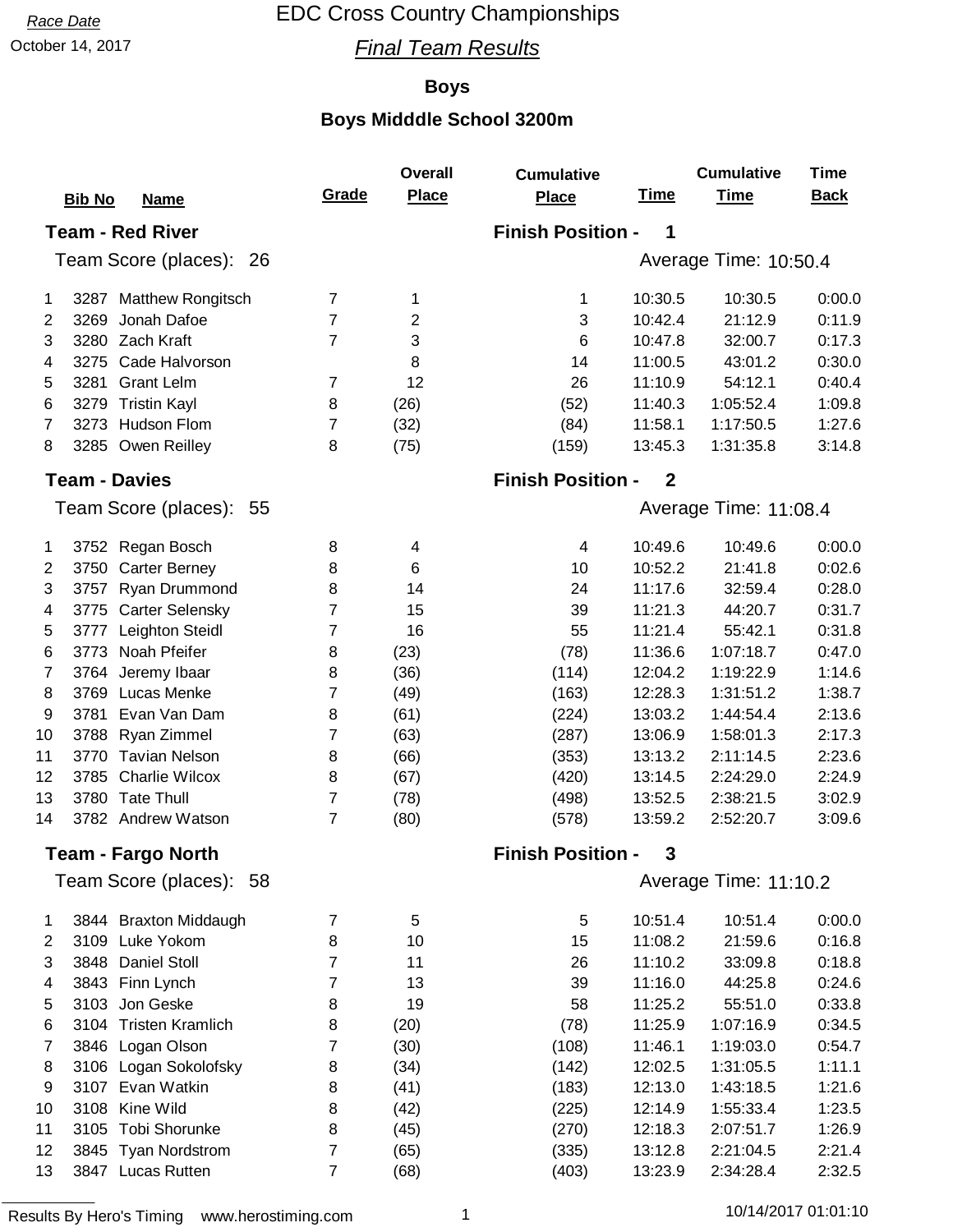October 14, 2017 **Final Team Results** 

### **Boys**

|    |                                                  |                | Overall        | <b>Cumulative</b>        |             | <b>Cumulative</b>     | <b>Time</b> |
|----|--------------------------------------------------|----------------|----------------|--------------------------|-------------|-----------------------|-------------|
|    | <b>Bib No</b><br><b>Name</b>                     | Grade          | <b>Place</b>   | <b>Place</b>             | <u>Time</u> | <b>Time</b>           | <b>Back</b> |
|    | <b>Team - Fargo North</b>                        |                |                | <b>Finish Position -</b> | 3           |                       |             |
|    | Team Score (places): 58<br>Average Time: 11:10.2 |                |                |                          |             |                       |             |
| 14 | 3849 James Weninger                              | $\overline{7}$ | (76)           | (479)                    | 13:46.8     | 2:48:15.2             | 2:55.4      |
| 15 | <b>Charlie Wicks</b><br>3850                     | 7              | (77)           | (556)                    | 13:50.8     | 3:02:06.0             | 2:59.4      |
| 16 | 3842<br><b>Drew Kirkpatrick</b>                  | 7              | (79)           | (635)                    | 13:57.2     | 3:16:03.2             | 3:05.8      |
| 17 | 3115 Josh Beck                                   | 9              | (91)           | (726)                    | 15:23.8     | 3:31:27.0             | 4:32.4      |
|    | <b>Team - West Fargo</b>                         |                |                | <b>Finish Position -</b> | 4           |                       |             |
|    | Team Score (places): 94                          |                |                |                          |             | Average Time: 11:26.0 |             |
| 1  | 3436 Lincoln Retzlaff                            |                | $\overline{7}$ | $\overline{7}$           | 10:59.5     | 10:59.5               | 0:00.0      |
| 2  | 3440<br><b>Justin Smith</b>                      |                | 17             | 24                       | 11:23.9     | 22:23.4               | 0:24.4      |
| 3  | 3431<br><b>Christopher Marshall</b>              |                | 21             | 45                       | 11:29.3     | 33:52.7               | 0:29.8      |
| 4  | <b>Bennett Hefta</b><br>3423                     |                | 24             | 69                       | 11:38.2     | 45:30.9               | 0:38.7      |
| 5  | Noah Yahnke<br>3444                              |                | 25             | 94                       | 11:39.3     | 57:10.2               | 0:39.8      |
| 6  | Lane Dullum<br>3419                              |                | (29)           | (123)                    | 11:44.6     | 1:08:54.8             | 0:45.1      |
| 7  | Levi Rossman<br>3438                             |                | (37)           | (160)                    | 12:06.9     | 1:21:01.7             | 1:07.4      |
| 8  | Roman Emerson<br>3421                            |                | (39)           | (199)                    | 12:08.8     | 1:33:10.5             | 1:09.3      |
| 9  | <b>Nicholas Parries</b><br>3435                  |                | (47)           | (246)                    | 12:20.5     | 1:45:31.0             | 1:21.0      |
| 10 | 3441<br>Caedon Stoll                             |                | (51)           | (297)                    | 12:28.8     | 1:57:59.8             | 1:29.3      |
| 11 | 3427<br>Hayden Koehmstedt                        |                | (55)           | (352)                    | 12:49.1     | 2:10:48.9             | 1:49.6      |
| 12 | <b>Colton Rheaume</b><br>3437                    |                | (56)           | (408)                    | 12:52.9     | 2:23:41.8             | 1:53.4      |
| 13 | <b>Drew Birrenkott</b><br>3412                   |                | (58)           | (466)                    | 12:58.2     | 2:36:40.0             | 1:58.7      |
| 14 | 3410<br>Nicholas Anderson                        |                | (59)           | (525)                    | 12:59.6     | 2:49:39.6             | 2:00.1      |
| 15 | Cole Harwood<br>3422                             |                | (62)           | (587)                    | 13:05.2     | 3:02:44.8             | 2:05.7      |
| 16 | Evan Ohren<br>3433                               |                | (71)           | (658)                    | 13:33.4     | 3:16:18.2             | 2:33.9      |
| 17 | <b>Ethan Bruley</b><br>3417                      |                | (72)           | (730)                    | 13:34.0     | 3:29:52.2             | 2:34.5      |
| 18 | 3439 James Selberg                               |                | (86)           | (816)                    | 14:47.8     | 3:44:40.0             | 3:48.3      |
| 19 | 3426 Alex Kirchoffner                            |                | (87)           | (903)                    | 14:50.4     | 3:59:30.4             | 3:50.9      |
|    | <b>Team - Shanley</b>                            |                |                | <b>Finish Position -</b> | 5           |                       |             |
|    | Team Score (places): 163                         |                |                |                          |             | Average Time: 11:54.1 |             |
| 1  | 3331 Ethan Lantz                                 | $\overline{7}$ | 9              | 9                        | 11:06.7     | 11:06.7               | 0:00.0      |
| 2  | 3319 Jonathon Asche                              | $\overline{7}$ | 18             | 27                       | 11:24.5     | 22:31.2               | 0:17.8      |
| 3  | 3335 Mathias McAllister                          | $\overline{7}$ | 40             | 67                       | 12:11.8     | 34:43.0               | 1:05.1      |
| 4  | 3340 Jeffrey Porter                              | 9              | 46             | 113                      | 12:19.2     | 47:02.2               | 1:12.5      |
| 5  | 3328 Avery Haus                                  | 8              | 50             | 163                      | 12:28.7     | 59:30.9               | 1:22.0      |
| 6  | 3333 Ronnie Mark                                 | $\overline{7}$ | (54)           | (217)                    | 12:45.8     | 1:12:16.7             | 1:39.1      |
| 7  | 3329 Andrew Holman                               | 7              | (64)           | (281)                    | 13:11.4     | 1:25:28.1             | 2:04.7      |
|    | <b>Team - Grand Forks Central</b>                |                |                | <b>Finish Position -</b> | 6           |                       |             |
|    | Team Score (places): 178                         |                |                |                          |             | Average Time: 11:59.8 |             |
| 1  | 3224 Jackson Polries                             |                | 27             | 27                       | 11:43.4     | 11:43.4               | 0:00.0      |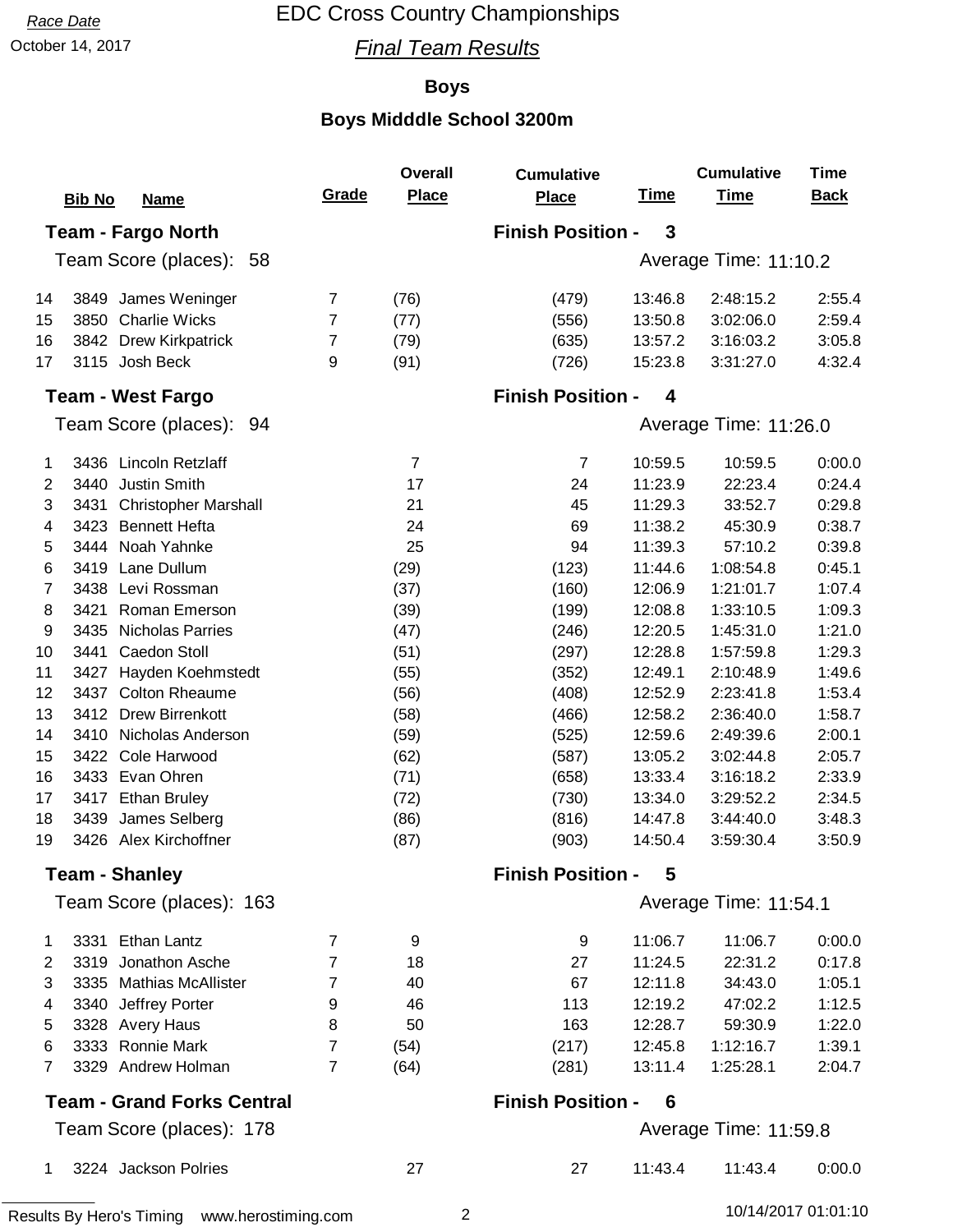## October 14, 2017 **Final Team Results**

### **Boys**

|                                                                    |                | <b>Overall</b> | <b>Cumulative</b>        |             | <b>Cumulative</b>     | <b>Time</b> |  |  |  |
|--------------------------------------------------------------------|----------------|----------------|--------------------------|-------------|-----------------------|-------------|--|--|--|
| <b>Bib No</b><br><b>Name</b>                                       | Grade          | <b>Place</b>   | Place                    | <u>Time</u> | <b>Time</b>           | <b>Back</b> |  |  |  |
| <b>Finish Position -</b><br><b>Team - Grand Forks Central</b><br>6 |                |                |                          |             |                       |             |  |  |  |
| Team Score (places): 178                                           |                |                |                          |             | Average Time: 11:59.8 |             |  |  |  |
| 3214 Finn Jackson<br>2                                             |                | 28             | 55                       | 11:44.5     | 23:27.9               | 0:01.1      |  |  |  |
| 3227 Lane Stevens<br>3                                             |                | 31             | 86                       | 11:49.1     | 35:17.0               | 0:05.7      |  |  |  |
| 3228 Emmett Sum<br>4                                               |                | 44             | 130                      | 12:17.0     | 47:34.0               | 0:33.6      |  |  |  |
| 3232 Torrey Westereng<br>5                                         | 9              | 48             | 178                      | 12:25.0     | 59:59.0               | 0:41.6      |  |  |  |
| 3219 Edison Lunski<br>6                                            |                | (52)           | (230)                    | 12:36.0     | 1:12:35.0             | 0:52.6      |  |  |  |
| 3206 Levi Dallum<br>7                                              |                | (83)           | (313)                    | 14:26.6     | 1:27:01.6             | 2:43.2      |  |  |  |
| 3217 Zach Kunznia<br>8                                             |                | (88)           | (401)                    | 15:03.7     | 1:42:05.3             | 3:20.3      |  |  |  |
| <b>Team - West Fargo Sheyenne</b>                                  |                |                | <b>Finish Position -</b> | 7           |                       |             |  |  |  |
| Team Score (places): 202                                           |                |                |                          |             | Average Time: 12:14.7 |             |  |  |  |
| 3485 Sri Kotala<br>1                                               | 8              | 33             | 33                       | 12:02.3     | 12:02.3               | 0:00.0      |  |  |  |
| 3476 Mason Carlsrud<br>$\overline{2}$                              | 8              | 35             | 68                       | 12:03.4     | 24:05.7               | 0:01.1      |  |  |  |
| 3482 Caeden Johnson<br>3                                           | 8              | 38             | 106                      | 12:07.5     | 36:13.2               | 0:05.2      |  |  |  |
| 3490 Gavin Peterson<br>4                                           | 7              | 43             | 149                      | 12:15.1     | 48:28.3               | 0:12.8      |  |  |  |
| 3474 Tanner Boehm<br>5                                             | 8              | 53             | 202                      | 12:45.4     | 1:01:13.7             | 0:43.1      |  |  |  |
| 6<br>3487 Riley Meester                                            | 8              | (70)           | (272)                    | 13:30.8     | 1:14:44.5             | 1:28.5      |  |  |  |
| 3477 Caiden Eriksson<br>7                                          | $\overline{7}$ | (84)           | (356)                    | 14:28.0     | 1:29:12.5             | 2:25.7      |  |  |  |
| 8<br>3480 William Georgeson                                        | $\overline{7}$ | (85)           | (441)                    | 14:32.9     | 1:43:45.4             | 2:30.6      |  |  |  |
| 3479 David Geir<br>9                                               | $\overline{7}$ | (93)           | (534)                    | 15:55.3     | 1:59:40.7             | 3:53.0      |  |  |  |
| <b>Team - Devils Lake</b>                                          |                |                | <b>Finish Position -</b> | 8           |                       |             |  |  |  |
| Team Score (places): 376                                           |                |                |                          |             | Average Time: 23:10.6 |             |  |  |  |
| 3833 Mason Haugland<br>1                                           | 7              | 22             | 22                       | 11:36.4     | 11:36.4               | 0:00.0      |  |  |  |
| $\overline{2}$<br>3834 Taylor Roed                                 | 7              | 73             | 95                       | 13:37.3     | 25:13.7               | 2:00.9      |  |  |  |
| 3<br><b>Derek Kitchens</b><br>3817                                 | 8              | 92             | 187                      | 15:36.0     | 40:49.7               | 3:59.6      |  |  |  |
| 4<br><b>Ghost Number 1</b>                                         |                | 94             | 281                      | 15:55.3     |                       | 4:18.9      |  |  |  |
| <b>Ghost Number 2</b><br>5                                         |                | 95             | 376                      | 15:55.3     | 15:55.3               | 4:18.9      |  |  |  |
| <b>Team - Fargo South</b>                                          |                |                | <b>Finish Position -</b> | 9           |                       |             |  |  |  |
| Team Score (places): 391                                           |                |                |                          |             | Average Time: 0:00.0  |             |  |  |  |
| 3172 Nash Penner<br>1                                              | 8              | 60             | 60                       | 13:01.8     | 13:01.8               | 0:00.0      |  |  |  |
| 3169 Ryan Liedahl<br>2                                             | $\overline{7}$ | 74             | 134                      | 13:43.0     | 26:44.8               | 0:41.2      |  |  |  |
| 3<br>3170 Parker Livdahl                                           | $\overline{7}$ | 81             | 215                      | 14:01.5     | 40:46.3               | 0:59.7      |  |  |  |
| 3176 Nathan Thielman<br>4                                          | 7              | 82             | 297                      | 14:19.8     | 55:06.1               | 1:18.0      |  |  |  |
| Ghost Number 1<br>5                                                |                | 94             | 391                      | 15:55.3     |                       | 2:53.5      |  |  |  |
| <b>Team - Valley City</b>                                          |                |                | <b>Finish Position -</b> | 10          |                       |             |  |  |  |
| Team Score (places): 399                                           |                |                |                          |             | Average Time: 0:00.0  |             |  |  |  |
| 3367 Robert Fischer<br>1                                           | $\overline{7}$ | 57             | 57                       | 12:56.8     | 12:56.8               | 0:00.0      |  |  |  |